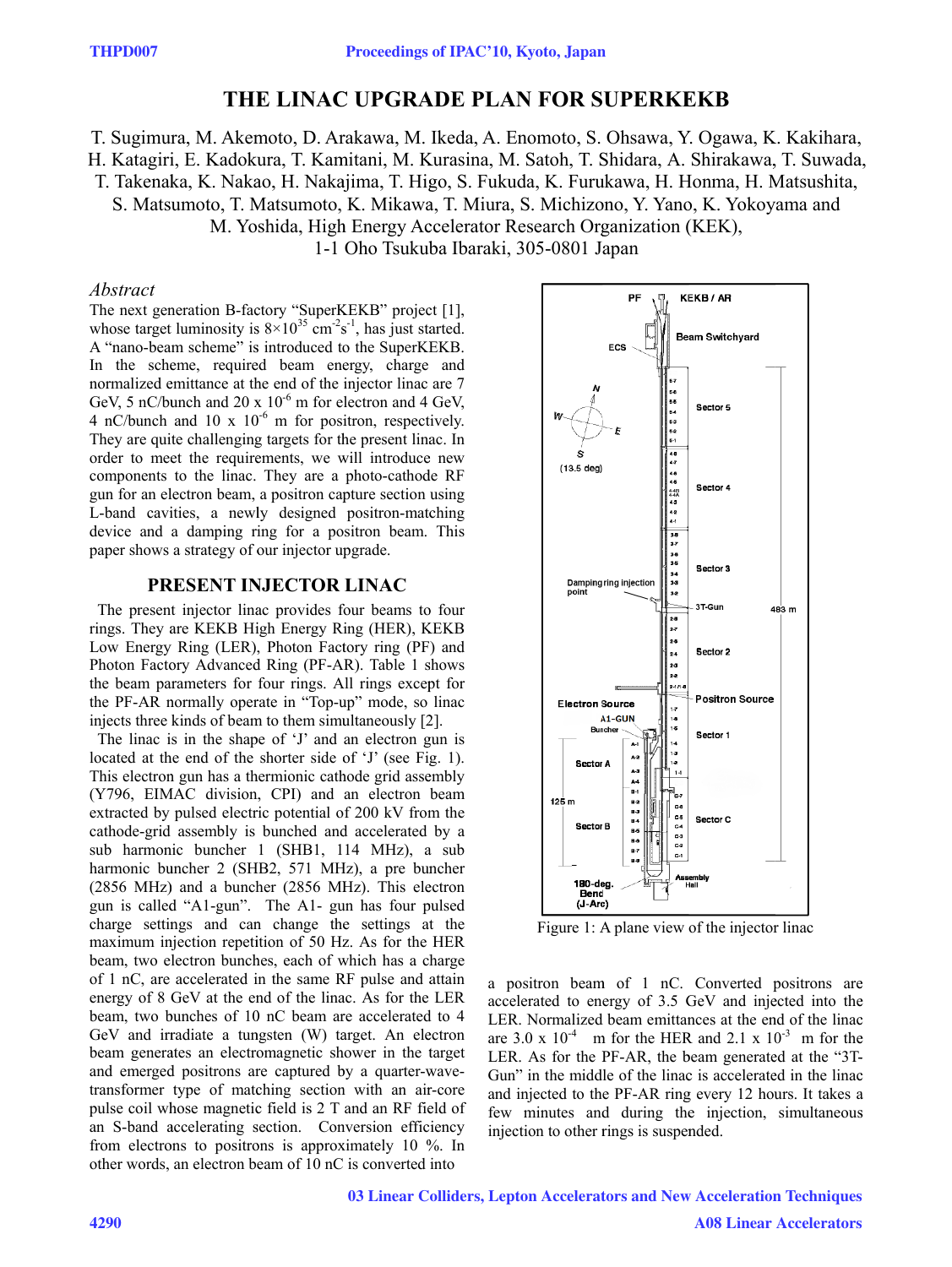|            | Part           | Energy | Charge  | Bunch     | Top |
|------------|----------------|--------|---------|-----------|-----|
|            | icle           | (GeV)  | (nC)    | (bunch/R) | -up |
|            |                |        |         | F-pulse)  |     |
| <b>HER</b> | $\mathbf{e}$   | 8.0    | $1.0\,$ |           | Yes |
| <b>LER</b> | $e^{\dagger}$  | 3.5    | 1.0     |           | Yes |
| PF         | $\mathbf{e}$   | 2.7    | 0.1     |           | Yes |
| PF-AR      | $\overline{e}$ | 3.2    |         |           | No  |

Table 1: Present Beam Specifications

## **BEAM REQUIREMENT FOR SUPERKEKB**

The KEKB team has been proposing an upgrade plan multiplying the luminosity by factor of about 40 for several years [1]; however, a base design of the SuperKEKB has changed radically in 2009 [3, 4]. Since the luminosity is proportional to the product of beam currents and inversely proportional to the beam size, there are cursory two choices to upgrade luminosity, i.e. to multiply the beam current or to reduce the beam emittance. Contrastively the previous luminosity upgrade plan depended mainly upon the beam current upgrade; a new upgrade plan will have been achieved by the beam size reduction with an assist of beam current increase of merely about factor of two. Table 2 summarizes required injection beam parameters at present. Compared to the present linac parameters, the bunch charge increases by a factor of 4 to 5, while the beam emittance reduced by one order of magnitude.

We are also considering a simultaneous injection to all four rings in order to maintain the currents of the SuperKEKB rings. Without this simultaneous injection scheme, the SuperKEKB rings will lose their beam currents rapidly during the PF-AR injection due to their short life time; roughly about 10 minutes. In this scheme, we are proposing to change the beam particle of the PF-AR from electron to positron.

| Table 2: Required Beam Parameters |  |  |
|-----------------------------------|--|--|
|-----------------------------------|--|--|

|                                     | <b>HER</b>  | LER  |
|-------------------------------------|-------------|------|
| Energy (GeV)                        | $7.0(-8.0)$ | 4.0  |
| Charge (nC/bunch)                   |             |      |
| Bunch/pulse                         | 2           | 2    |
| Normalized Emittance $(x10^{-6} m)$ | 20          | 10   |
| Repetition (Hz)                     | 50          |      |
| Energy Spread $\delta E/E$ (%)      | 0 O.S       | 0.07 |

## **LINAC UPGRADE PLAN**

### *Electron Beam*

An upgrade plan for the electron beam has a very simple strategy. We will install an additional electron gun next to the present "A1-gun". The new electron gun is a laser driven photo cathode RF gun. An RF gun cavity and a 1m-long accelerator section will be installed in an accelerator room and a laser system will be installed in the A1-gun room. Both of the accelerator room and the A1-gun room locate on the underground level. A present pulsed power supply for the A1-gun will be moved to an extended ground floor and an RF source for the RF gun will be installed also on the same floor. The A1-gun and the power supply will be connected with a high-voltage coaxial cable.

 As for the cathode material, we are considering to take advantage of Cu with a longer operating life. Assuredly it is often said that quantum efficiency of Cu is about two orders of magnitude less than that of  $Cs<sub>2</sub>Te$ . It is noted that the quantum efficiency of Cu for the laser wavelength of 193 nm is about two orders of magnitude lager than that for 266 nm [5]. A laser wavelength near 200 nm will bring Cu favorable quantum efficiency comparable to  $Cs<sub>2</sub>Te$ . A rough estimate, using the quantum efficiency near 200nm measured at CERN, gives necessary laser pulse energy of 0.1 mJ/pulse for 5 nC electrons at the Cu cathode.

As for the cavity design, we use Kim's method [6, 7] assuming practical parameters. Kim's equations show that accelerating field strength in a cavity has a strong influence on total beam emittance, so that we will use a single cell cavity with shorter filling time with an expectation of higher accelerating field strength. In order to reduce production costs, we will utilize the present RF sources, thus, the RF gun cavity will be operated at frequency of 2856 MHz.

### *Positron Beam*

In order to increase positron-beam charge, we will improve capture efficiency four times [8, 9] by introducing a new adiabatic matching device and new Lband accelerator structures [10] in the capture section locating at the downstream of a positron generation target.

 We have two candidates for the matching device. One is a flux concentrator and the other is a superconducting solenoid. Generally, a flux concentrator consists of two coils. A pulse current in the primary coil induces eddy current in the secondary coil and eddy current gives off a strongly concentrated magnetic field near the centre of the coil just after the positron generation target. The magnetic field will be 3-5 times stronger than that of the present matching solenoid. A prototype flux concentrator, which can achieve a magnetic field of 10 T, has been developed in collaboration with BINP, Russia. The primary and the secondly coils of the prototype has combined into a single conductor, which properly acts as the primary and the secondly coils by carrying the primary and secondary currents in different paths in the same conductor. A preliminary operation test at BINP was successfully finished with results of no mechanical failure. The prototype flux concentrator will be shipped from BINP and will be installed in a test stand at KEK in June, 2010. An operation test will be started soon.